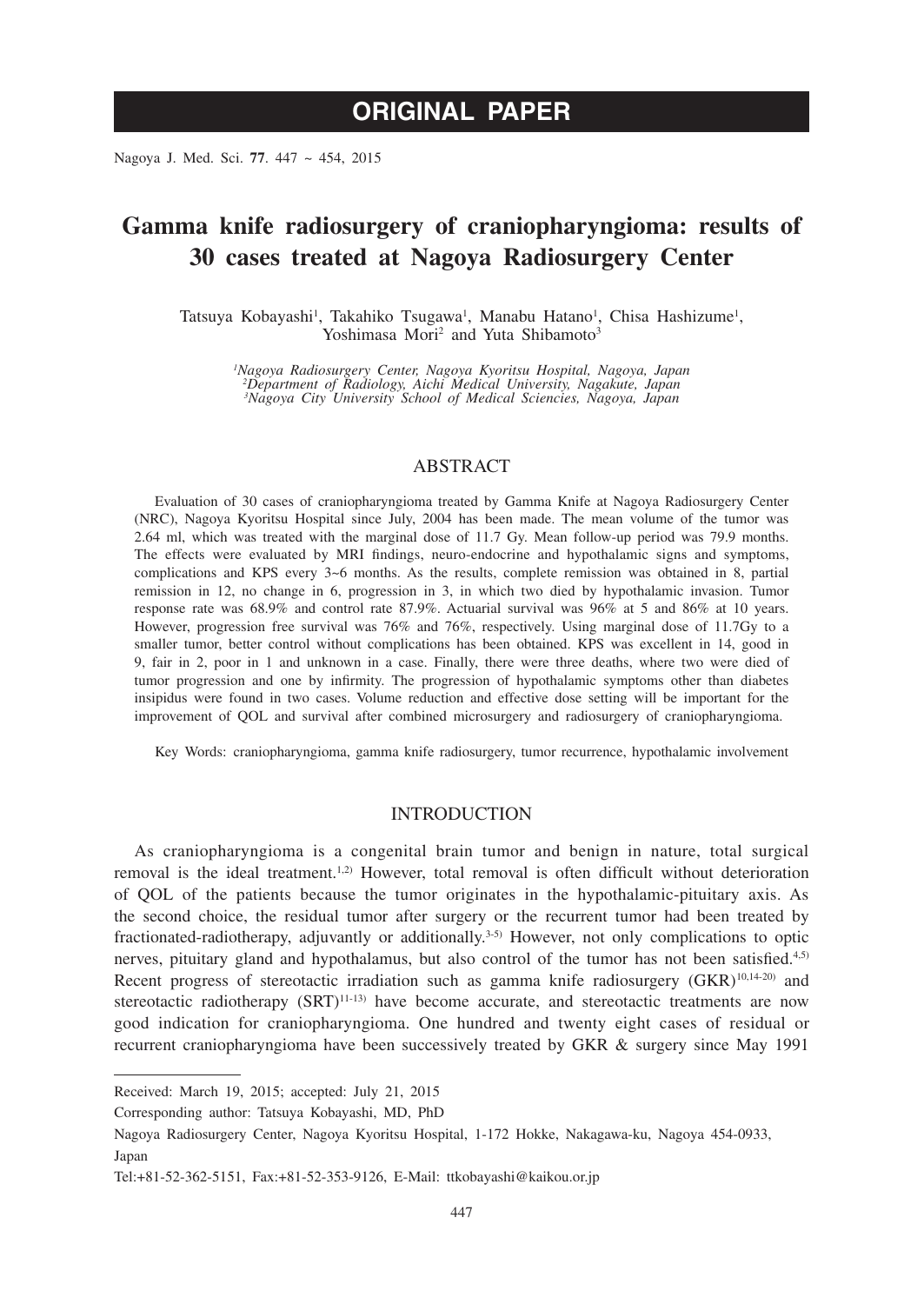at Komaki City Hospital.7) In this paper, recent 30 cases treated at Nagoya Kyoritsu Hospital during 10 years since July 2004 have been studied and discussed by comparison with those of previous papers.6,7)

## MATERIALS AND METHODS

Characteristics of 30 patients are shown. The mean age was 44.7 (6–86) years old. Male to female ratio was 19:11, Adult to child ratio was 26:4, The ratio of post surgical residual to recurrent tumor was 23:7. The location of tumors were suprasellar and/or intraventricular in 18, intrasellar in 9, and chiasm & anterior part in 3. The nature of tumors was solid in 11, cystic in 7, and mixed in 12. Mean size of tumors was 2.64 (0.3–9.3) ml in volume and 16.3 (8.31–23.5) mm in diameter. The prescribed dose of GKR was mean maximum of 23.6 (20–28) Gy and mean marginal of  $11.7$  (8.2–23) Gy. The follow-up period was 6 months to 10 years after GKR, in which mean of 79.9 and median of 91 months were obtained. As the previous surgical treatments, intracranial and transshpenoidal removals of tumor were made 37 and 13 times, respectively. V-P shunt in two and Ommaya reservoir setting in three cases were performed.

The evaluation of the effects was made by repeated MRIs, neuro-endocrine changes, hypothalamic signs & symptoms, complications, and QOL assessed by KPS every 3 to 6 months.

## **RESULTS**

Twenty-nine out of 30 patients were evaluable because one case was lost to follow-up. The change of tumors was complete remission (CR) in 8, partial remission(PR) in 12, no change (NC) in 6 and progression(PG) in 3 patients, in which 2 died by progression of hypothalamic involvement and one by infirmity. The tumor response rate was 68.9% (20/29) and the control rate was 89.7 % (26/29). Regarding signs and symptoms, ten cases showed visual disturbance, in which 3 of visual acuity, 2 of the visual field and 5 of both disturbances were found. Sixteen cases showed endocrine disturbances with panhypopituitarism in 10, GH deficiency in 4, hypocorticoid, hypo-gonad, hypo-TSH and hypo-IGF-1 in 1 before GKR. After GKR, there was no new appearance nor progression of neuro-endocrinological symptoms, and even an improvement of visual disturbance was found in 2 cases. There were 5 cases with hypothalamic signs and symptoms in which DI was found in all but other conditions were found in 3 cases such as electrolyte abnormality in 1, temperature disturbance in 1, appetite abnormality and obesity in 2 and hypersomnia in 2 cases. Hypothalamic signs and symptoms progressed in 2 cases, from which the patients died at 8.5 and 14 years after the first treatment. The outcome of patients was assessed by the doctors' reports of KPS levels. The scores were excellent (KPS=100) in 14, good (90) in 9, fair (70–80) in 2 and poor (50–60) in a case and unknown in another.

Actuarial survival by Kaplan-Meier method revealed 96% at 5 years and 86% at 10 years. PFS was 76% at 5 years and 76% at 10 years, respectively (Figure 1).

Two patients presented unusual course with the hypothalamic invasion are shown.

Case 1. A 6-year-old boy showed visual disturbance and hydrocephalus in September, 1996. Before visiting NRC at Nagoya Kyoritsu Hospital, he had two craniotomies for subtotal removal of the tumor, and subsequent GKR in 1996 and 1999, where the marginal doses were 11 Gy and 11.5 Gy, respectively. The third craniotomy was made in December 2004 because the suprasellar tumor recurred, and was followed by a third GKR with the marginal dose of 10.5 Gy. Fourth surgical removal was made by transsphenoidal surgery for the recurrent intrasellar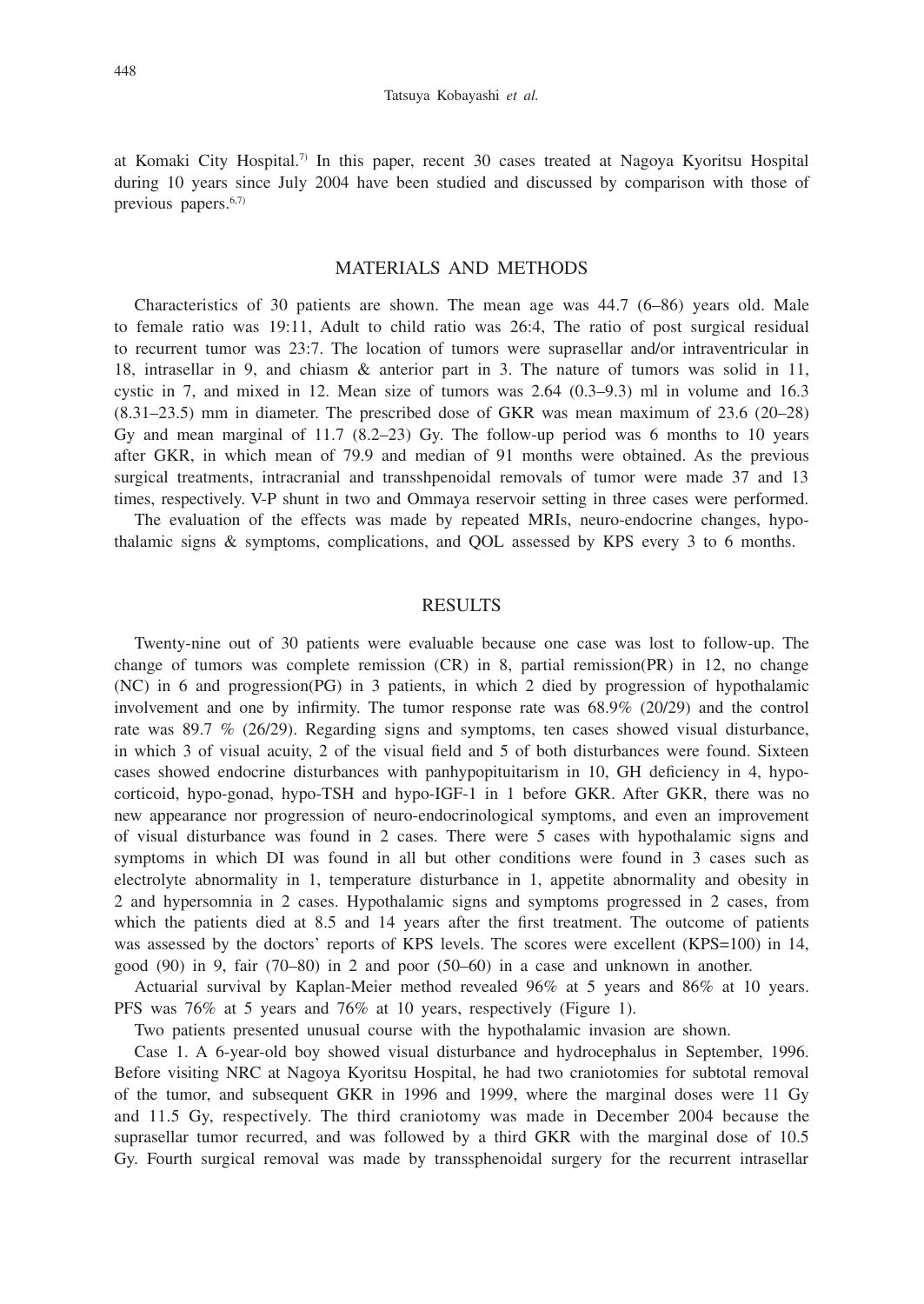

**Fig. 1** Survivals after Surgery and Gamma Knife Radiosurgery OS= over all survival, PFS= progression free survival

tumor, followed by a  $4<sup>th</sup>$  GKR using the marginal dose of 14 Gy. Thereafter, bilateral visual field defects and a tendency of obesity appeared and progressed. In June 2006, obesity (body mass index; BMI>30%) and poikilothermia developed. After the tumor recurrences, three surgical removals and a  $5<sup>th</sup>$  GKR was made using the marginal dose of 10.5 Gy. Daytime hypersomnia and attacks of loss of consciousness occurred from June 2009. The tumor became huge even after chemotherapy using Bleomycine (Figure 2). The patient died in August 2010 at the age of 19. In total, the patient had nine surgeries, five GKRs and one course of chemotherapy during the 14 years from diagnosis.

Case 2. A 42-year-old man complained of visual disturbance of the right eye and was diagnosed as suprasellar tumor in June 1999. Partial removal was made by craniotomy in October. The tumor regrew and a second craniotomy was made, followed by 50 Gy of focal fractionated radiotherapy. A cystic tumor recurred in September 2003 which was evacuated by the transsphenoidal approach. Third craniotomy was made for the setting of an Ommaya reservoir in December. After cyst evacuation, GKR was made to the tumor of 6.4 ml with a marginal dose of 9.5 Gy in March 2005 (Figure 3A). His visual acuity became "finger movement" and his right visual field hemianopsic. The tumor enlarged after intratumoral bleeding and patient showed hydrocephalus in October 2006 (Figure 3B). Although a VP shunt was made, the patient became disoriented and hypersomnic from February 2007. The patient showed attacks of loss of consciousness, high fever, and electrolyte imbalance since July. Because his family rejected further treatment, the patient died in February 2008.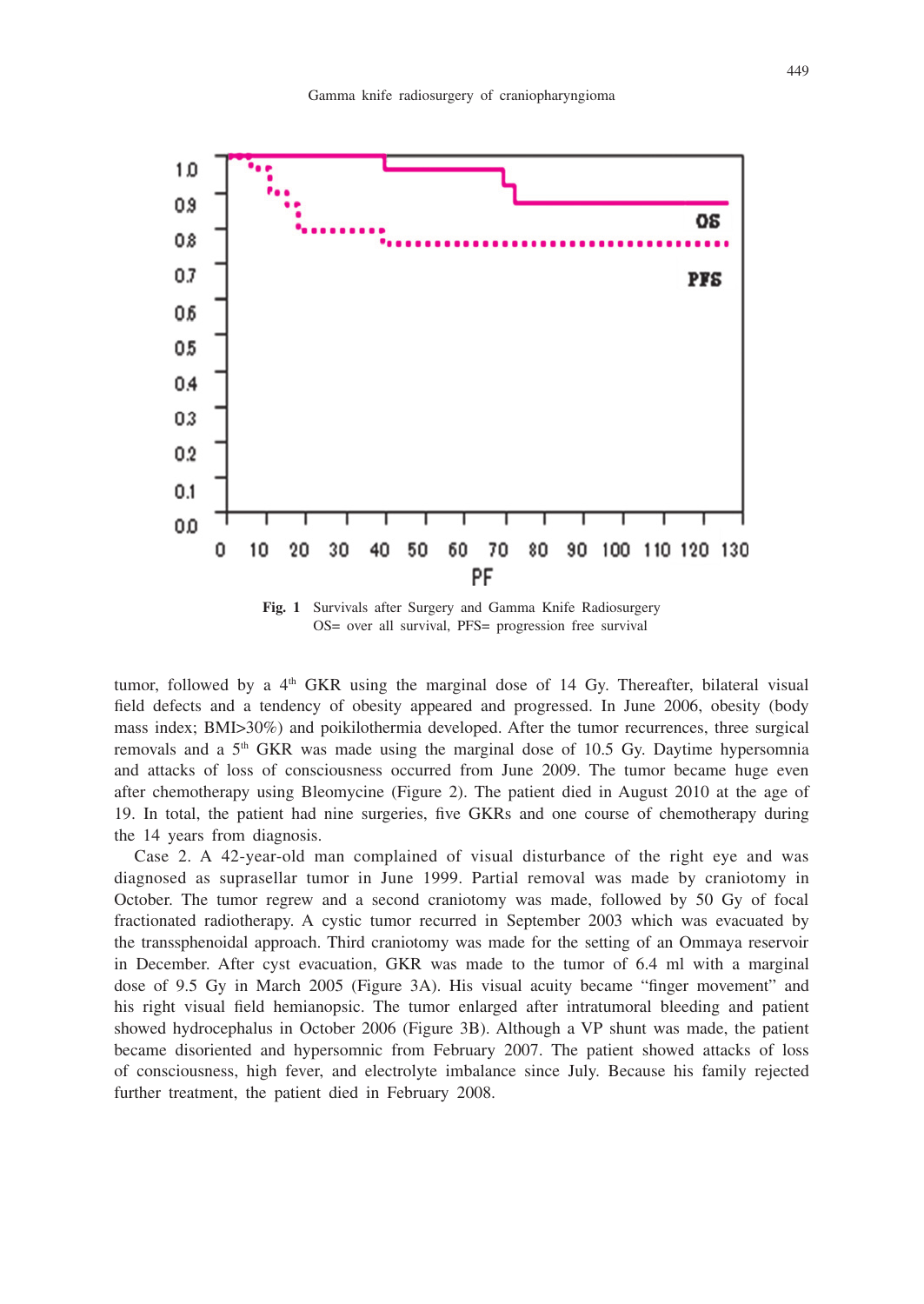

- **Fig. 2** MRI Findings of Hypothalamic Involvement of Case 1 A: Mid-sagittal MRI showes supra- and intrasellar tumor invading the floor of anterior IIIrd ventricle, where patient showed obesity and poikilothermia.
	- B: Aggressive progression of the tumor into IIIrd ventricle and skull base is found after multiple surgeries, GKR and chemotherapy.



**Fig. 3** Sagittal and Coronal MRI Findings of Hypothalamic Involement in Case 2 Recurrent cystic tumor is found under anterior IIIrd ventricle after surgeries (A,B). After fractionated radiotherapy, Ommaya setting and GKR, the patient showed DI and visual disturbances. The tumor enlarged with hydrocephalus (C,D). Patient showed hypothalamic signs and symptoms such as hypersomnia, high fever and electrolyte disturbances, and died within seven months.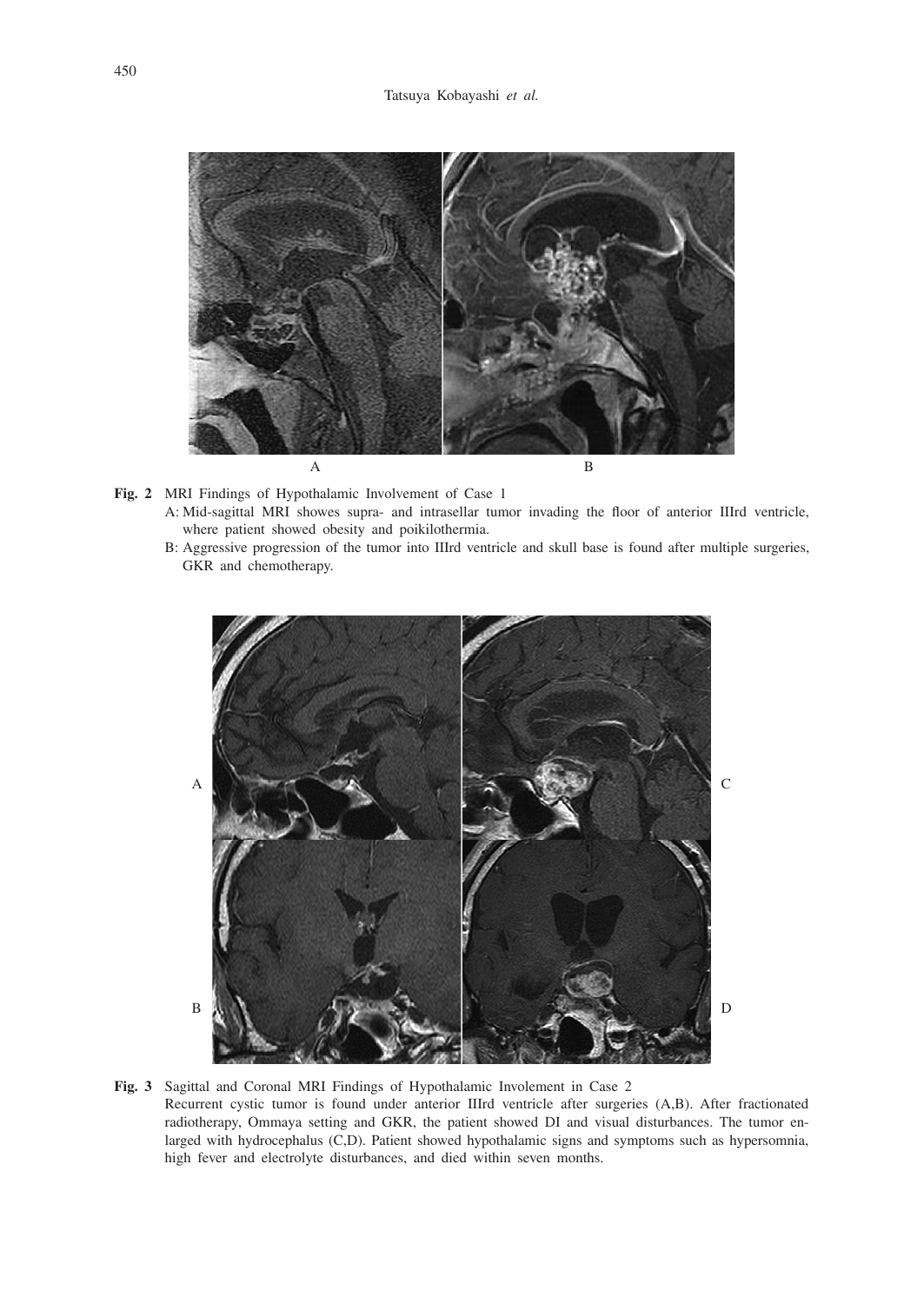#### DISCUSSION

One of the important factor which makes the prognosis of craniopharyngioma worsen will be the regrowth or recurrence of tumors after treatments. Many prognostic factors have been documented for the recurrence,  $6-7,10,14-19$  but none of them had been verified as significant factor. Recently, we have statistically analyzed nine factors which appeared in the past using our  $database<sup>20</sup>$  They are age, sex, child or adult, residual or recurrent tumor, natures of tumor, size of tumor, pathological diagnosis, numbers of previous treatments and radiation dose. By univariate and multivariate analysis, tumor size and radiation dose are the significant factors for recurrence of tumor after partial removal followed by GKR.<sup>8-10)</sup> Furthermore, ROC analysis\* revealed that a mean diameter less than 19 mm and a marginal dose more than 13.2 Gy are favorable prognostic factors.20) Regarding two factors, results of present study are compaired with those of previous studies<sup>6,7)</sup> (Table 1). Initial study presented 33 cases, in which a tumor volume of 4.4 ml was treated with the marginal dose of 12.8 Gy.<sup>6)</sup> The tumor control rate was  $84.8\%$ , but the opticoendocrine complications occurred relatively high as 15.2% (5 in 33 cases). While the next report with 98 cases that the tumor volume of 3.5 ml was treated with a marginal dose of 11.5 Gy revealed an actuarial survival of 94 % and 91% in 5 and 10 years, but PFS were 60% and 53%, respectively.<sup>7)</sup> However, the rate of neuro-endocrine complications decreased to  $6.5\%$  (6 in 98) cases). Finally, the present study of 30 cases in which the tumor volume of 2.6 ml was treated with a marginal dose of 11.7 Gy revealed a higher survival and PFS for 5 and 10 years without complications. Regarding the effective dose for craniopharyngioma, it was suggested that the dose should be higher than 11.5 Gy but less than 12.8 Gy and the marginal dose of 11.7Gy showed higher response and control rates. Massive hypothalamic invasion<sup>4,19)</sup> was found in two of 30 patients (6.6%) in this study in which the incidence was similar to that of previous study.<sup>7</sup> The tumor was originally cystic in Case 2 and mixed type in Case 1 which initially located at the anterior floor of third ventricle (Figure 2A,3A), and grew huge to occupy whole hypothalamus until patients' death at 8.5 and 14 years. It was again suggested that the dose of each treatment seemed too low to control tumor because of OARs, especially optic nerve nearby. However, the

| FU Studies, Year      | Tumor size | Marginal    | Survival     | <b>PFS</b> | Opticoendocrine        |
|-----------------------|------------|-------------|--------------|------------|------------------------|
| # of Cases (FU time)  | (ml, mm)   | Dose $(Gv)$ | Rate $(\% )$ | (M)        | Complications $(\%)^*$ |
| 1) First Study, 1999  |            |             |              |            |                        |
| Radiosurgery          | 4.4 20.3   | 12.8        |              | $84.8**$   | $5/31 = 15.3$          |
| 33 Cases (42.1M)      |            |             |              |            |                        |
| 2) Second Study, 2005 |            |             |              |            |                        |
| J Neurosurg.          | 3.5 18.8   | 11.5        | $5Y=94$      | 60         | $6/98=6$               |
| 98 Cases (65.5M)      |            |             | $10Y = 91$   | 53         |                        |
| 3) Third Study, 2014  |            |             |              |            |                        |
| (Present study)       | 2.6 16.3   | 11.7        | $5Y=96$      | 76         | $0/27=0$               |
| 30 Cases (79.9M)      |            |             | $10Y = 86$   | 76         | (improved 2/27)        |

**Table 1** Comparison of Results with Present and Previous Studies

\*Complication rate of the group 1) to 3) and group 2) to 3) are statistically significant ( $p$ <0.0371) by Fischer exact test.

\*\*indicates percentage of mean survival time (M) of this group

Abbreviations: PPS=progression free survival, M=months, Y=years, FU=follow-up, Gy=grey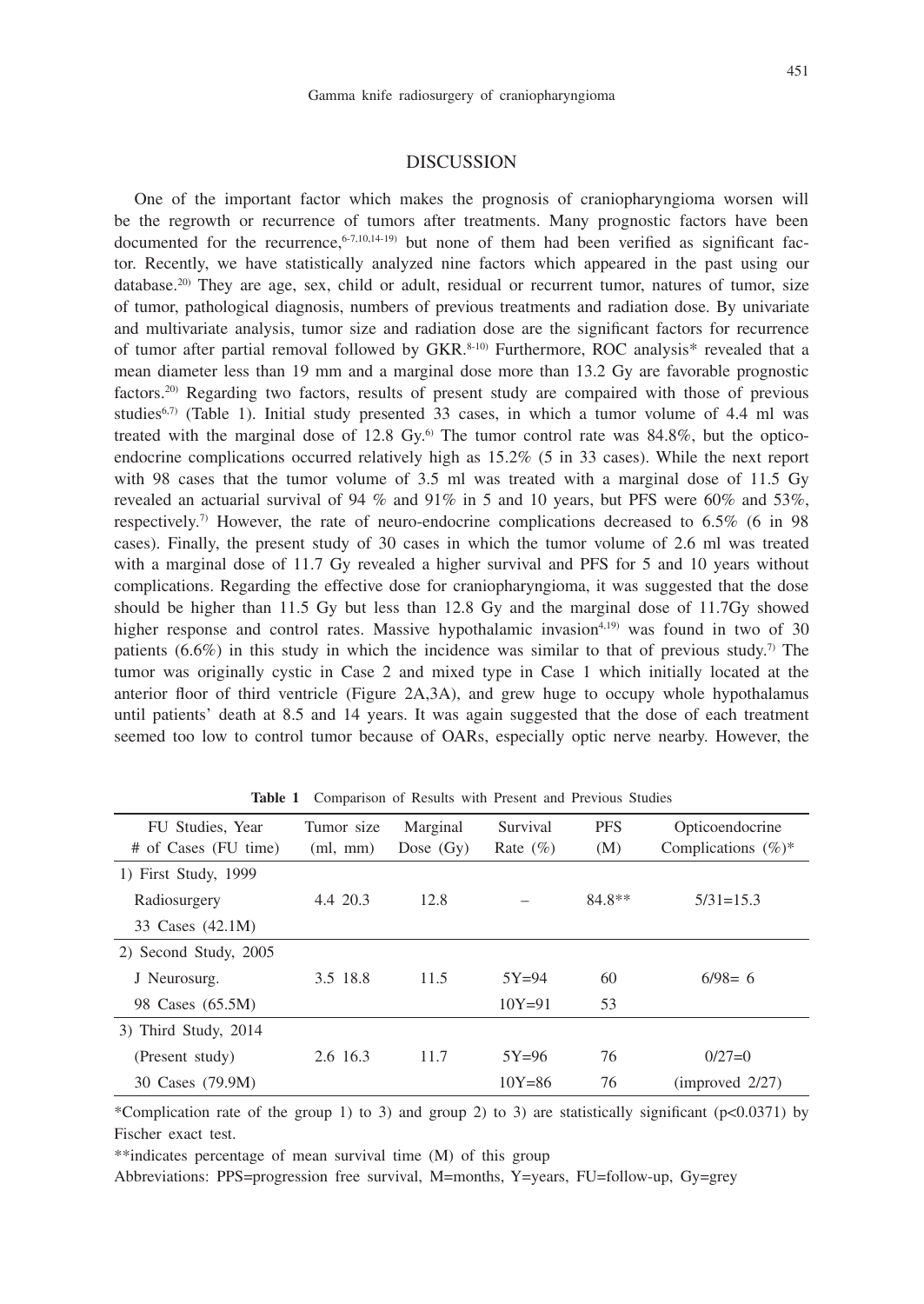control of tumor and radiation injury to OAR are the both sides. And, recent developement of stereotactic irradiation technology for these tumors has become tumor control maximum but of radiation injury minimum.8,9,21,24)

Chiou et al.<sup>15)</sup> had treated tumors using higher marginal dose of 16.4 Gy. Control and disappearance of tumor showed 80% and 40% respectively, however cyst enlargement in 30% and visual disturbance in 20% were found as complications.

While Ulfarsson *et al.*<sup>18)</sup> had used a lowest marginal dose of 5 Gy to mean volume of 8.0 ml, lower tumor control of 36% and response rate of 23% were obtained, along with a high recurrence rate of 63% and optic nerve injury of 42.1%.

Present study has confirmed that radiation injury was not found by applying relatively smaller marginal dose of 11.7 Gy to a small tumor volume of 2.6 ml. Also actuarial survivals were 96% and  $86\%$  for 5 and 10 years, and the PFSs at same times were  $76\%$ , respectively. This implies that the effective marginal dose could be around 11.7Gy to control the tumor without radiation injury. However, surgical reduction of tumor volume is another important issue to increase the effective dose as shown by present study and others.<sup>15-17,19)</sup> Although so-called an optimal or effective dose for craniopharyngioma has not been defined, the marginal dose could be increased safely when a tumor is small. Both of present authors (T.K and Y.M) had successively engaged in GKR of craniopharyngioma since  $1991^6$  and treated consecutive 128 cases at two GK sites using common strategy of "volume reduction and setting of effective dose". Recently, many authors of GKR for craniopharyngioma have advocated the similar strategy to treat smaller tumor with higher radiation dose.<sup>14-15,17,19)</sup> It has recently been proposed by European investigators<sup>22-24)</sup> that for the treatment of pediatric craniopharyngiomas, the initial treatment should be less invasive and conservative to prevent crucial damages to the developing brain. In case of larger tumors or inoperable conditions, stereotactic fractionated radiotherapy11-13) has been recommended to prevent radiation injuries to the OAR after pathological diagnosis.

## **CONCLUSION**

To improve the survival and QOL of patients with craniopharyngioma, residual or recurrent tumors should be treated by stereotactic irradiation using an effective dose to alleviate regrowth. The prognostic factors regarding recurrence were found to be radiation dose and tumor volume. The effective marginal dose will be around 11.7 Gy when the tumor size is small (2.64ml in volume or 16.3mm in diameter).

The appearance and progression of hypothalamic symptoms other than diabetes insipidus will be signs of poor prognosis, implying hypothalamic invasion of the tumor. Early diagnosis and establishment of effective treatments are crucial.

\*ROC: a receiver operating characteristic (ROC) from Wikipedia, is a graphical plot of the sensitivity, or true positive rate, vs false positive rate

#### ACKNOWLEDGEMNT

This paper was presented at the 21th Annual Meeting of The Japanese Society for Stereotactic Radiosurgery at Maebashi on June  $1<sup>st</sup> 2012$  and the  $4<sup>th</sup>$  Annual Meeting of The Japan Radiosurgery Society on January 19<sup>th</sup>, 2013.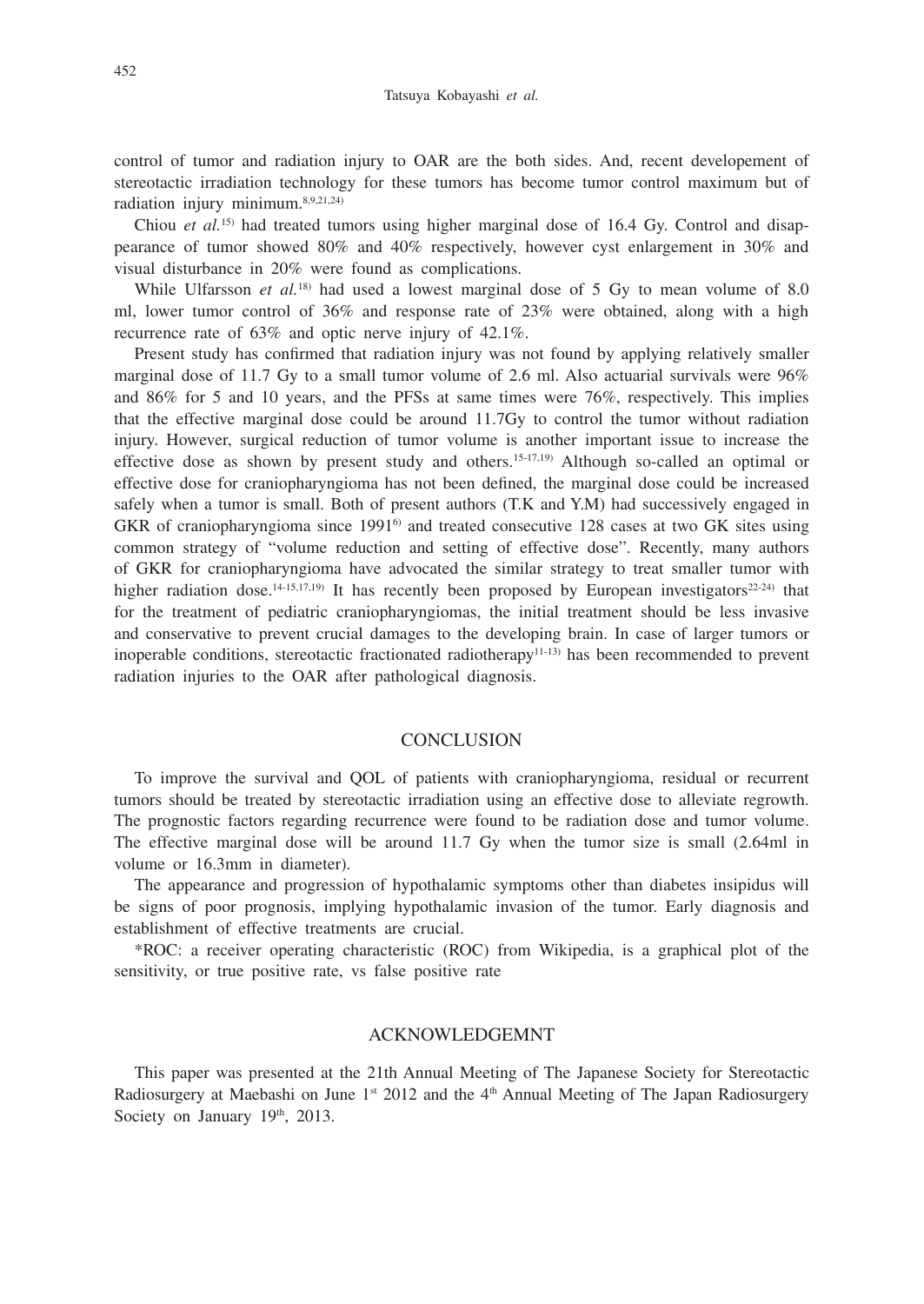## CONFLICTS OF INTEREST DISCLOSURE

The authors have no personal financial or institutional interest in any of the drugs, materials, or devices in this article.

#### **REFERENCES**

- 1) Hoffman HJ, De Silva M, Humphreys RP, Drake JM, Smith ML, Blaser SL. Aggressive surgical management of craniopharyngioma in children. *J Neurosurg*, 1992; 76: 47–52.
- 2) Yasargil MG, Curcic M, Kis M, Siegenthaler G, Teddy PJ, Roth P. Total removal of craniopharyngiomas; Approarches and long-term results in 144 patients. *J Neurosurg*, 1990; 73: 3–11.
- 3) Moon SH, Kim IH, Park SW, Kim I, Hong S, Park CL Wang KC, Cho BK. Early adjuvant radiotherapy toward long-term survival and better quality of life for craniopharyngioma -a study in single institute- *Childs Nerv Syst*, 2005; 21: 799–807.
- 4) Pemberton LS, Dougal M, Magee B, Gattamaneni HR. Experience of external beam radiotherapy given adjuvantly or at relapse following surgery for craniopharyngioma. *Radiother Oncol*, 2005; 77: 99–104.
- 5) Varlotto JM, Flickinger JC, Kondziolka D, Lunsford LD, Deutsch M. External beam irradiation of craniopharyngiomas; long-term analysis of tumor control and morbidity. *Int J Radiat Oncol Biol Phys*, 2002; 54: 492–499.
- 6) Kobayashi T, Kida Y, Mori Y. Effects and prognostic factors in the treatment of craniopharyngioma by gamma knife radiosurgery. *Radiosurgery*, 1994; vol 3: pp192–204.
- 7) Kobayashi T, Kida Y, Mori Y, Hasegawa T. Long-term results of gamma knife surgery for the treatment of craniopharyngioma in 98 consecutive cases. *J Neurosurg (6 Suppl Pediatr)*, 2005; 103: 482–488.
- 8) Larson DA, Flickinger JC, Loeffler JS. The radiobiology of radiosurgery. *Int J Radiat Oncol Biol Phys*, 1933 25: 557–561.
- 9) Marks LB, Spencer DP. The influence of volume on the tolerance of the brain to radiosurgery. *J Neurosurg*, 1991; 75: 177–180.
- 10) Yomo S, Hayashi M, Chernov M, Tamura N, Izawa M, Okada Y, Hori T, Iseki H. Stereotactic radiosurgery of residual or recurrent caraiopharyngioma; new treatment concept using Leksell gamma knife model C with automatic positioning system. *Stereotact Funct Neurosurg*, 2009; 87: 360–367.
- 11) Hashizume C, Mori Y, Kobayashi T, Shibamoto Y, Nagai A, Hayashi N. Stereotactic radiotherapy using Novalis for craniopharyngioma adjacent to optic pathways. *J Neurooncol*, 2010; 98: 239–247.
- 12) Minniti G, Esposito V, Amichetti M, Enrici RM. The role of fractionated radiotherapy and radiosurgery in the management of patients with craniopharyngioma. *Neurosurg Rev.*, 2009; 32: 125–132.
- 13) Selch MT, De Salles AA, Wade M, Lee SP, Solberg TD, Wallace RE, Ford JM, Rubino G, Gabatan-Awang C, Withers HR. Initial clinical results of stereotactic radiotherapy for the treatment of craniopharyngioma. *Technol Cancer Res Treat*, 2002; 1: 51–59.
- 14) Amendola BE, Wolf A, Coy SR, Amendola MA. Role of Radiosurgery in craniopharyngioma; a preliminary report. *Med Pediatr Oncol*, 2003; 41: 123–127.
- 15) Chiou SM, Lunsford LD, Niranjan A, Kondziolka D, Flickinger JC. Stereotactic radiosurgery of residual or recurrent craniopharyngioma, after surgery, with or without radiation therapy. *Neurooncol*, 2001; 3: 159–166.
- 16) Chung WY, Pan DHC, Shiau CY, Guo:WY, Wang LW. Gamma knife radiosurgery for craniopharyngioma. *J Neurosurg*, 2000; 93 (Suppl 3): 47–56.
- 17) Niranjan A, Kano A, Mathieu D, Kondziolka D, Flickinger JC, Lunsford LD. Radiosurgery for craniopharyngioma. *Int J Radiat Oncol Biol Phys*, 2010; 78: 64–71.
- 18) Ulfarsson E, Lindquist C, Roberts M, Rahn T, Lindquist M, Thoren M, Lippitz B. Gamma knife radiosurgery for craniopharyngioms : long–term results in the first Swedish patients. *J Neurosurg (Suppl 5)*, 2002; 97: 613–622.
- 19) Xu Z, Yen CP, Schlesinger D, Sheehan,J. Outcome of Gamma Knife radiosurgery for craniopharyngioma. *J Neurooncol*, 2011; 104: 305–313.
- 20) Kobayashi T, Mori Y, Tsugawa T, Hashizume C, Takahashi H. Prognostic factors for tumor recurrence after gamma knife radiosurgery of partially resected and recurrent craniopharyngioma. *Nagoya J Med Sci*, 2012; 74: 141–147.
- 21) Leber KA, Bergloff J, Pendle G. Dose-response tolerance of the visual pathways and caranial nerves of the cavernous sinus to stereotactic radiosurgery. *J Neurosurg*, 1998; 88: 43–50.